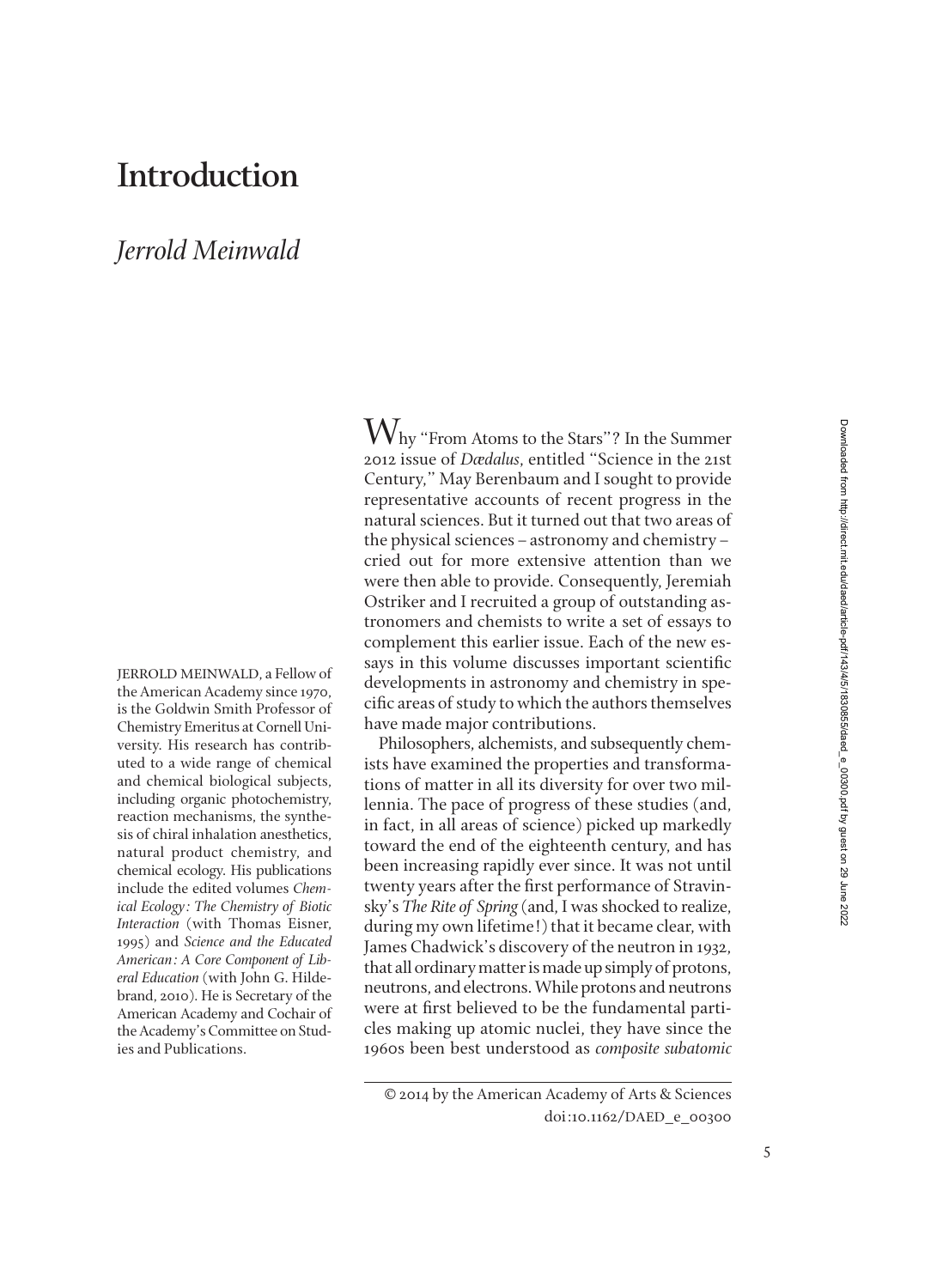*particles*, each made up of three inseparable *Intro*  duction quarks. Protons (which carry a single positive charge) consist of two *up quarks* and one *down quark*. Neutrons (electrically neu tral) comprise one up quark and two down quarks. Interestingly, this revolutionary structural insight into the nature of matter has had no impact at all on our understanding of chemistry.

> The simplest atom, hydrogen (H), which is not only the most abundant form of or dinary matter in the observable universe but also the most abundant atom in our own bodies, consists of a single nuclear proton and a single planetary electron. The addition of one or two neutrons to the proton yields the hydrogen isotopes deuterium and tritium, respectively. The combination of two nuclear protons and two neutrons, along with two planetary electrons, produces an atom of helium (He). With the exception of tiny amounts of lithium (Li), whose nucleus contains three protons, these are the sole types of atom produced as a consequence of the Big Bang some 13.8 billion years ago. From a chemist's viewpoint, there are some extremely important differences between hydrogen and helium atoms. Hydrogen atoms are able to bond to many other types of atoms to form stable molecules such as elemental hydrogen  $(H_2)$ , water  $(H_2O)$ , ammonia (NH<sub>3</sub>), methane  $(CH_A)$ , and literally millions of other "organic" compounds (all of which also contain carbon). Helium atoms, in contrast, prefer to remain alone.

> It was not until the mid-nineteenth century (1869) that Dmitri Mendeleev taught us that all the known elements, when listed according to increasing atomic number (the number of protons in the nucleus), could be arranged into a "periodic table." His table revealed that the fewer than one hundred naturally occurring elements fall into periodically recurring groups (such as noble gases and halogens), a finding that enabled him to predict (correctly) the ex -

istence of unknown "missing" elements that remained for future research to discover. Our understanding of how, where, and when all the elements with an atomic number greater than two (quaintly referred to as "metals" within the astronomical community) were produced is much more recent and still somewhat incomplete. Anna Frebel's account in this volume of the origin of these elements following the Big Bang is a fascinating story that is much less well known (even among chem ists) than it deserves to be. Her essay (among the astronomy contributions) pro vides an ideal introduction to the very existence of chemistry and of life itself.

Christopher Cummins responded to our invitation to write an essay on inorganic chemistry by examining the chemistry of a single element: phosphorus (P). In his exploration of phosphorous, we learn that py rophoric (spontaneously combustible) elemental white phosphorus consists of discrete  $P_{4}$  molecules in which each phosphorus atom occupies the vertex of a tetrahedron, the simplest of the five Platonic solids. (By a striking coincidence, Plato tells us that Timaeus considered the "element" *fire* to be composed of tetrahedral particles!)

Cummins's research on how the synthesis of phosphorus-containing compounds might be greatly simplified exemplifies the oretical and experimental chemical thinking at its best. From a consideration of the complex genesis and low abundance of phosphorus in the universe (where it is relatively rare) and in living organisms (where it occurs in concentrations much higher than it does in our solar system), we move on to accounts of its vital importance in agriculture and industry.

Tracing the passage of phosphorus from the soil into plants, then into animals, and finally into the sea illuminates some seriously underappreciated ecological con-

## *Dædalus, the Journal of the American Academy of Arts & Sciences*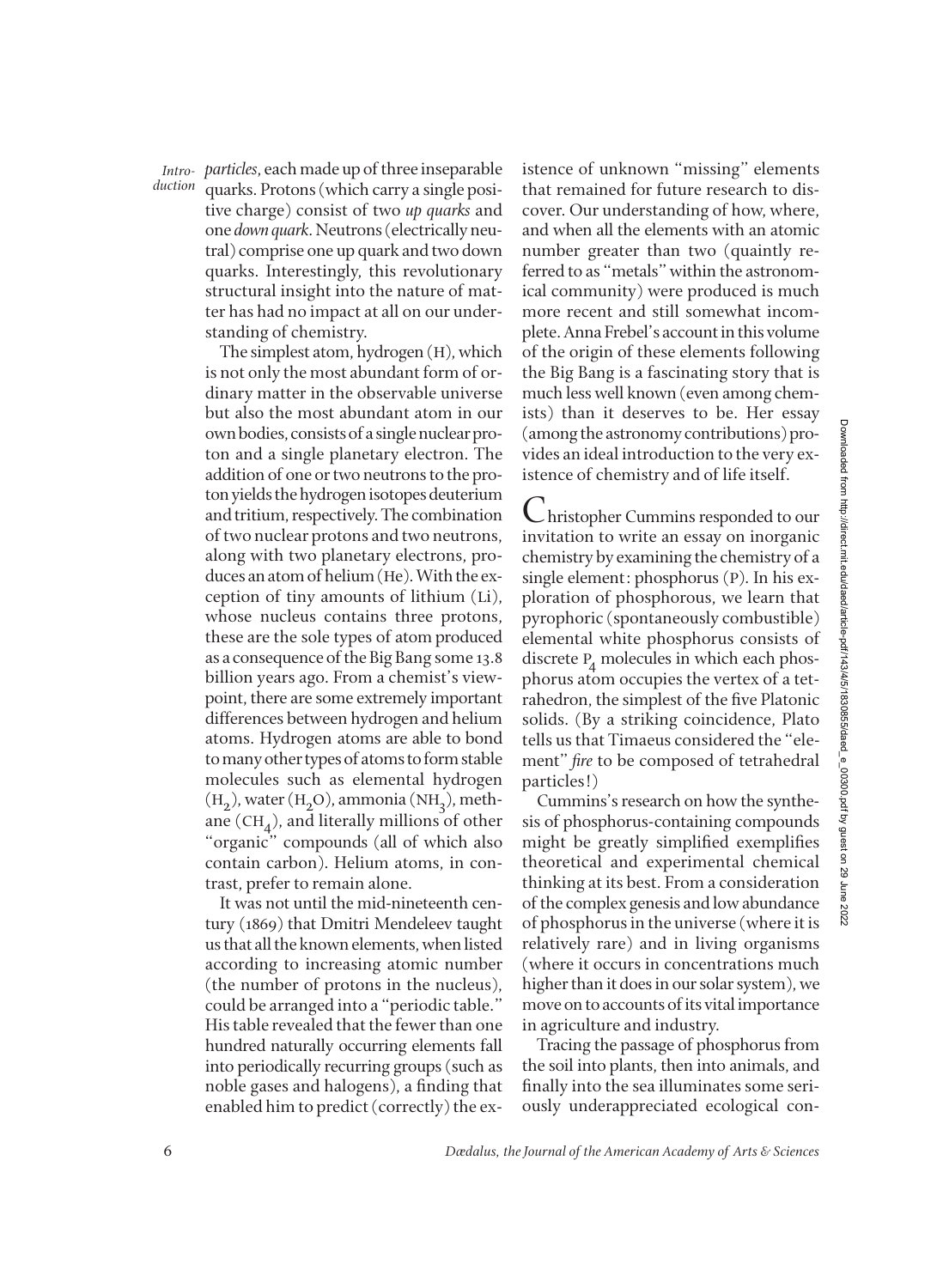cerns. The sad tale of the rise and fall of the chemically innovative Canadian research project that aimed at improving agricultural phosphorus use by creating a breed of pig, the *Enviropig*, able to digest plant-derived phosphorus compounds in its diet better than any previously existing breed of pig, brings this essay to a close. It may come as a surprise that the study of a single element reaches into such a wide range of human concerns, spanning agriculture, industry, the health sciences, ecology, and even the social sciences. Readers of Cummins's essay will be rewarded not only with insights into some beautiful science, but also with extensive material for chemistry-based cocktail party conversation.

 $\prod_{i=1}^{n}$  he borders between the classical scientific disciplines are rapidly disappearing, but continuing in the more or less traditional fields of *inorganic* and *physical chemistry*, John Meurig Thomas has given us an intriguing essay on chemical catalysis, embedded in a wide-ranging examination of the importance of unpredictability and chance within and beyond chemistry. His vision of the "chemist" leans in the direction of what used to be termed "natural philosopher." He provides a refreshing view of the world of chemical research, with an emphasis on the importance of entirely unanticipated discoveries and un foreseen practical applications. His case studies serve to remind us of the remarkable value of curiosity-driven research. There is an important message here for society at large with respect to shaping the most productive science policy.

The discipline of chemistry has quietly undergone an absolutely remarkable transformation (or perhaps expansion would be a better term) over the last half-century. This development has manifested itself in part through the examination of biology as a molecular science. With our increasing understanding of the chemistry of proteins, nucleic acids, and the myriad "small mole-*Jerrold* cules" that serve as molecular messengers *Meinwald* throughout nature, dramatic and even unimaginable improvements in the practices of medicine (including psychiatry) and ag riculture are certain to play a prominent role in the twenty-first century. In another direction, with the successful synthesis first of the simplest organic molecules (urea, ethyl alcohol, vanillin) and then of many of the much more complex structures (cholesterol, vitamin B-12, insulin) far behind us, can the construction of synthetic vi ruses and even living cells be far off?

Another major opportunity for research that is occupying the attention of many contemporary chemists is the development of *materials science*, an area discussed in Fred Wudl's essay. As a result of many advances in physics, we know vastly more than we did only a few decades ago about the way atomic and molecular interactions influence the macroscopic properties of all sorts of materials. We know why some materials are brittle, flexible, good electrical conductors, good electrical insulators, magnets, or light emitters or absorbers. As the physics of all these phenomena is better understood, it becomes possible for chemists to design and produce new materials from which everything from "improved" fabrics to computers, airplanes, and televisions can be made. Quite remarkably, the element carbon plays a central role in the design of many of the novel materials with desirable prop erties, such as "self-healing" plastic (vitri mers) or solar photovoltaic cells. Wudl's essay outlines how this area of chemistry evolved and what we may expect from it in the decades to come.

Chaitan Khosla has focused his essay on the field that has become known as *chemical biology*. Perhaps influenced by the ancient Greek aphorism "know thyself," he places particular emphasis on the roles that chemistry plays in understanding (as